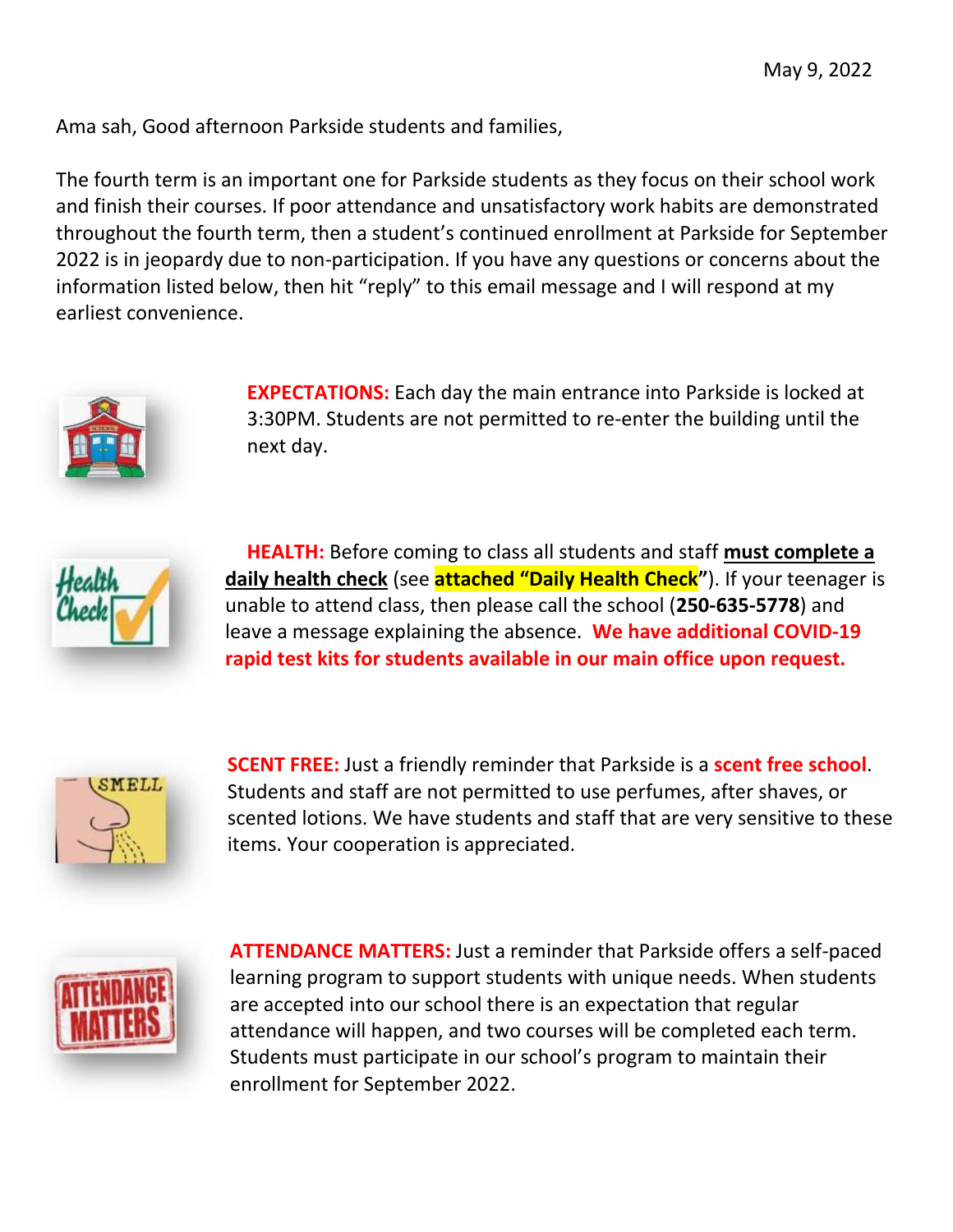

**YOUTH ACTIVITIES:** Refer to the **attachment "Foundry Terrace May Calendar"** for a description of events happening at the Terrace Foundry site located on **3219 Eby Street**. Foundry offers youth aged 12-24 access to a variety of supports. Refer to the website **[Foundry Terrace -](https://foundrybc.ca/terrace/) [\(foundrybc.ca\)](https://foundrybc.ca/terrace/)** for more information about this local organization in Terrace.



## **HORSEBACK RIDING:** On **MONDAY afternoon and WEDNESDAY**

**morning** Kirsty Evans will be taking students to Copperside Stables to learn how to groom and ride horses. This program is sponsored by the Jumpstart Foundation. The school van departs at 9:00 AM and 12:30 PM for the stables. Equipment will be provided. No previous experience necessary.



**SWIMMING:** On **TUESDAY at 1PM** the local swimming pool will be reserved for Parkside students. Transportation will be provided and all costs will be covered thanks to a "Healthy Lifestyles " grant from the local Rotary Club. Any interested students just need to bring their swim suit and a towel to school and indicate their interest by talking to one of our PE teachers: Ted Ewald, Dave Griffin or Andy Ruygrok.



**PARKSIDE SAFETY PLAN:** Refer to the **attachment "Summary Disease Plan"** for a description of the safety measures in place at our school this spring. **Health checks** will still be required for all students and staff before they arrive at school. **Hand washing** will remain mandatory for everyone entering the building. Wearing a face mask will be a personal choice that will be respected by everyone at Parkside. If a student or staff member is sick, then they must remain at home until improvements have happened. Refer to **attached "daily health check"** for further details.